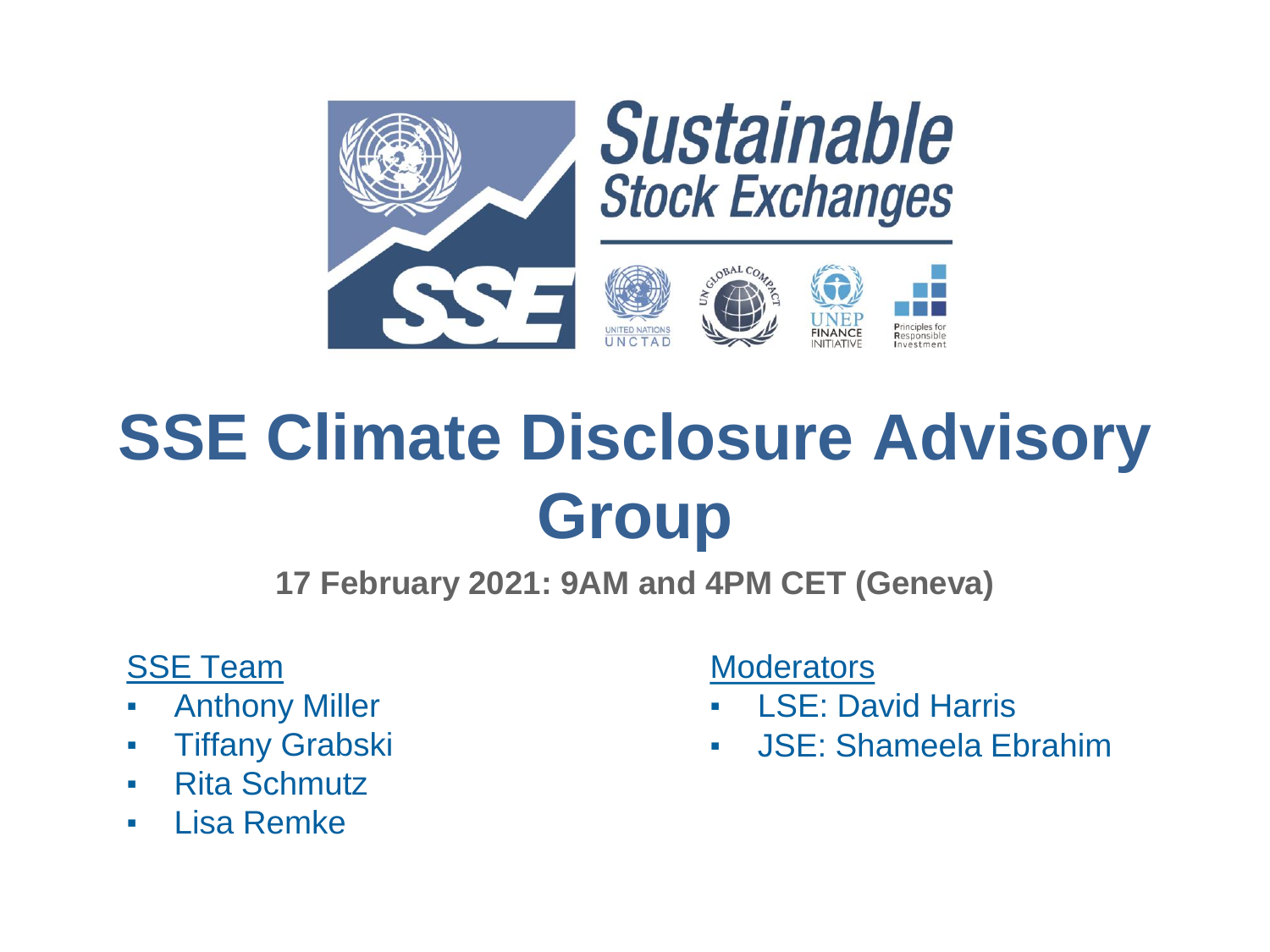## **Agenda**



- 1. SSE Opening remarks & Housekeeping issues
- 3. Co-chairs Opening Comments
- 3. Presentation of the First Draft

Structural changes Model guidance Action plan

- **3. Advisory Group Discussion: Open Floor**
- 3. Closing Remarks

*Please feel free to share ideas, feedback, updates and questions at any point during the call* 

*(via chat function or via audio connection)*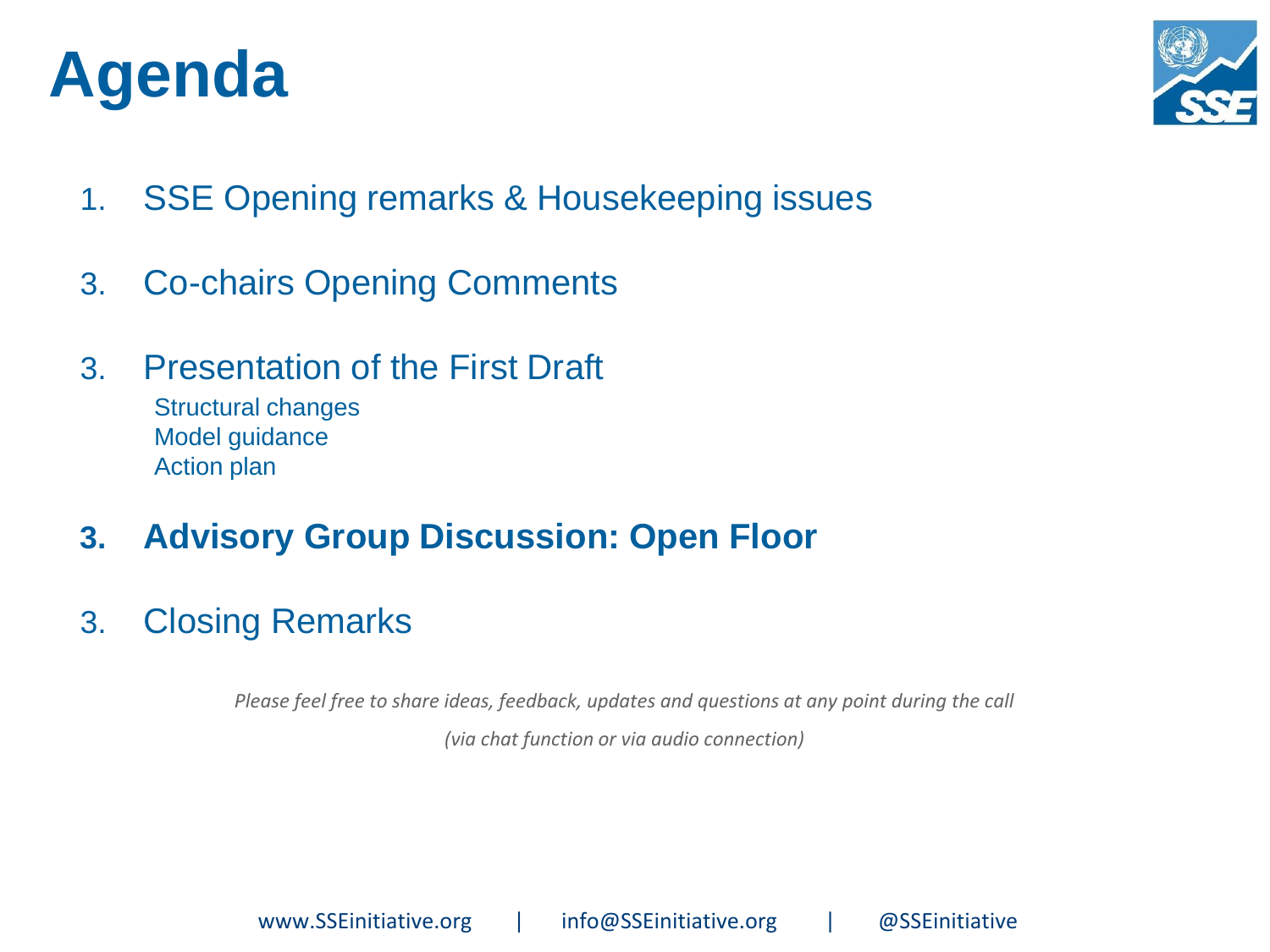# **Housekeeping**





We will ensure that questions get answered during the Open Floor discussion.

▪ Please use the **hand symbol** to indicate that you wish to speak during the Open Floor discussion.

> The team will allow you to enable your video function while you speak.



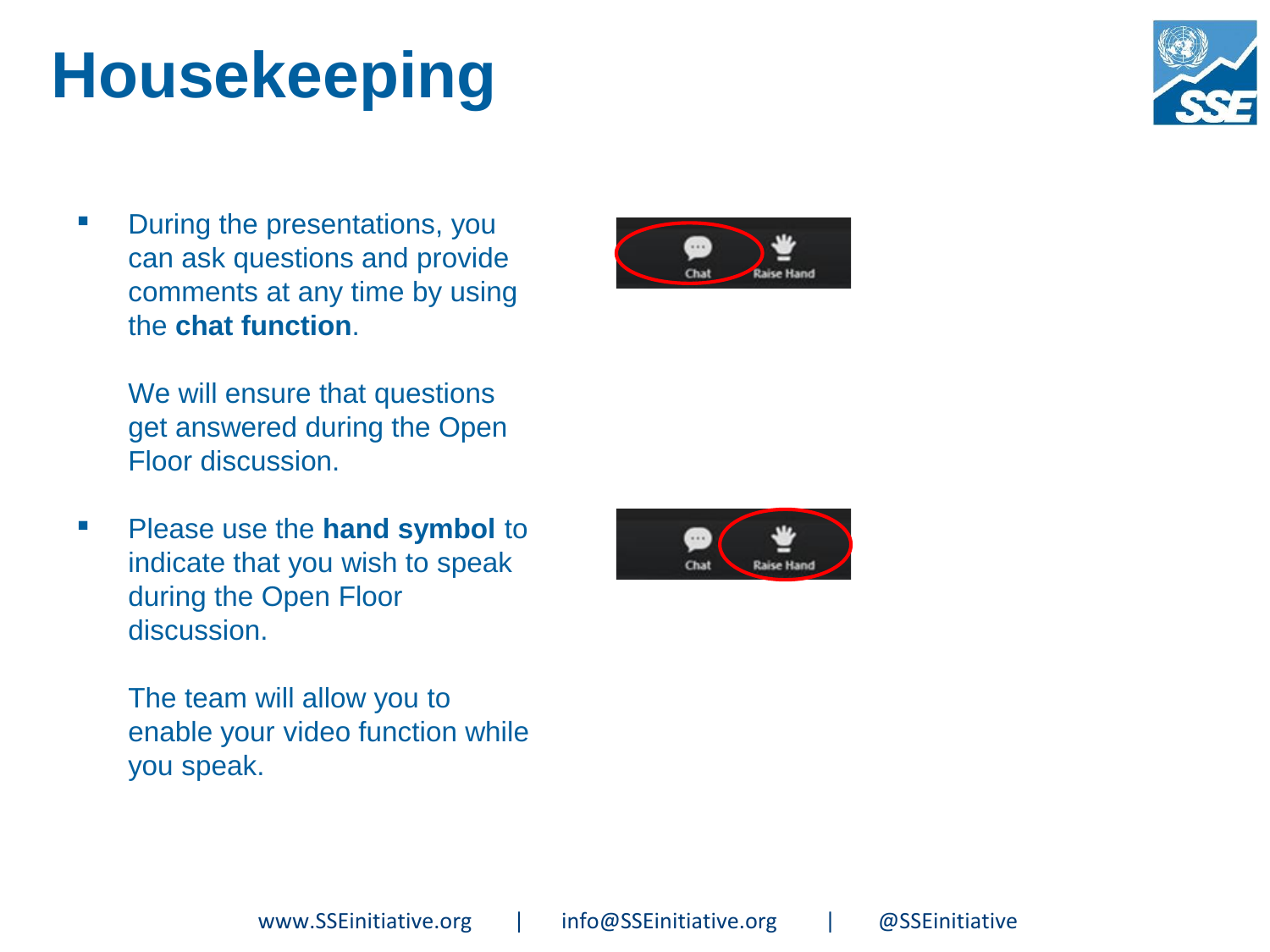# **Co-Chairs Opening Comments**



Co-Chairs of the SSE Climate Disclosure Advisory Group are London Stock Exchange and Johannesburg Stock Exchange.

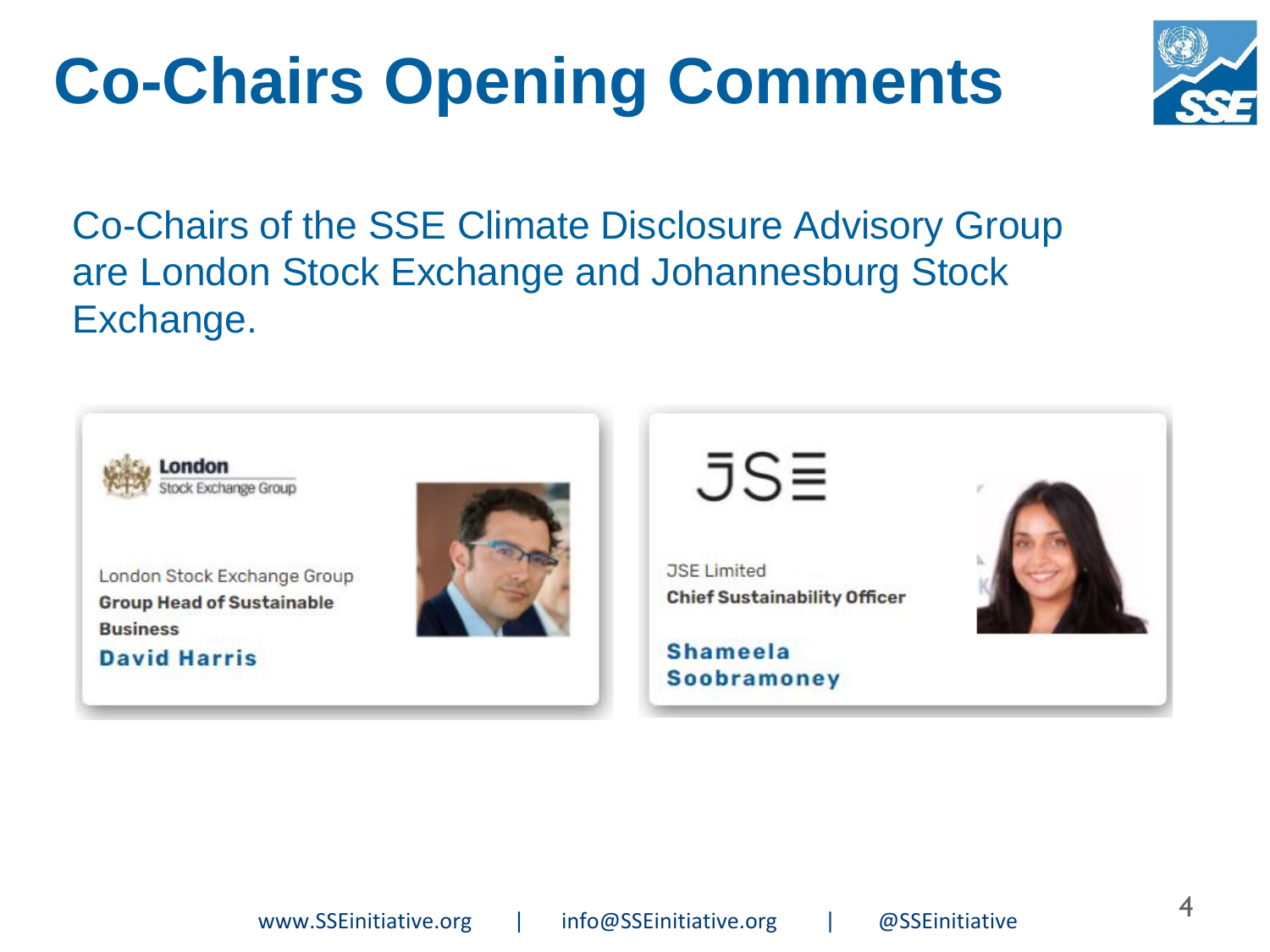# **1st Draft Overview: Structural Changes**

### **Zero Draft**

### **Draft One**



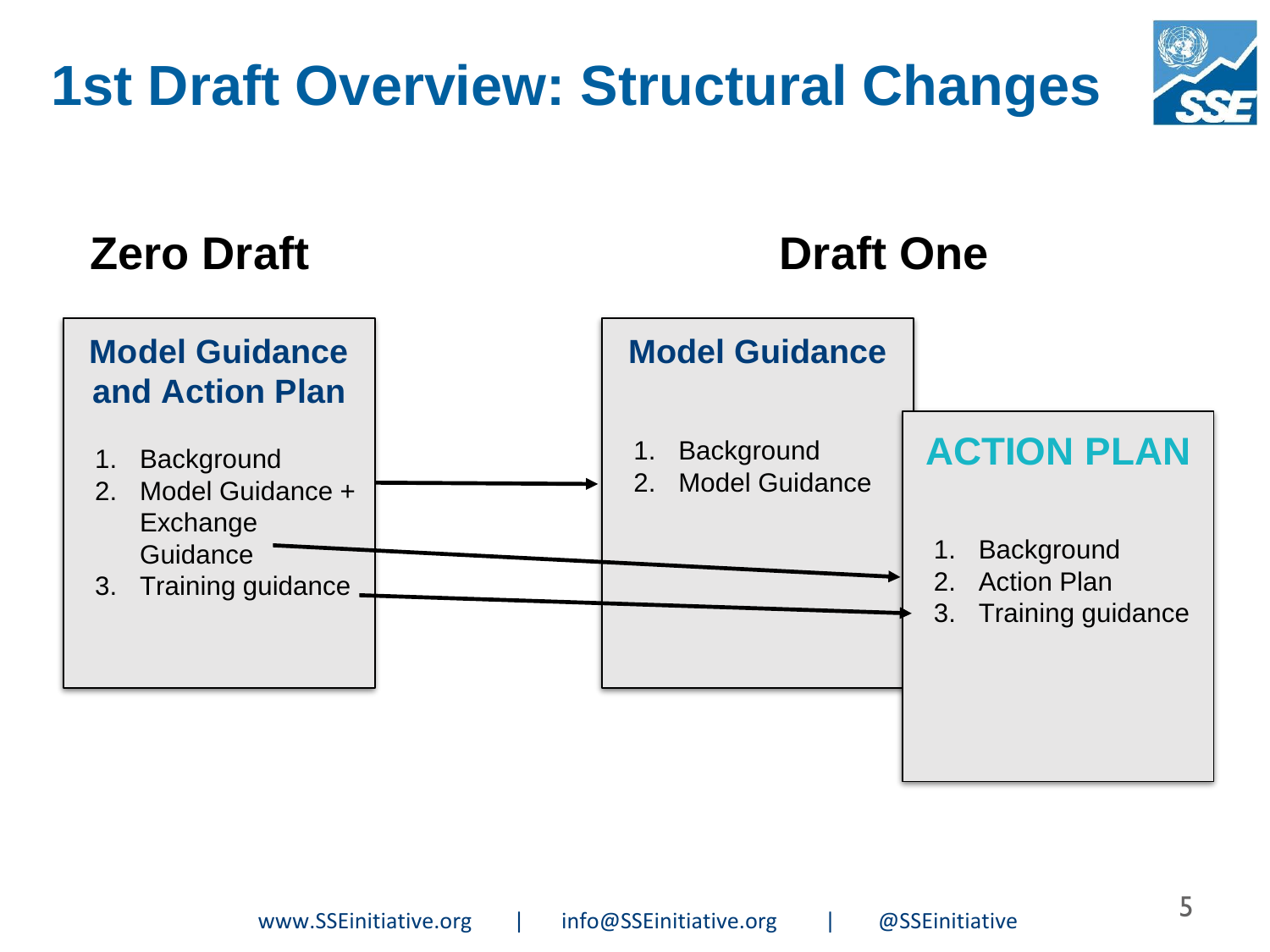## **1st Draft Overview: The Model Guidance**



**The questions we aim to answer:**

### **Part 1 - Background and instructions**

- Why should stock exchanges provide guidance on the TCFD Recommendations?
- How can this guide help?

### **Part 2: Guidance**

- What should our guidance include?
- How can we start our guidance?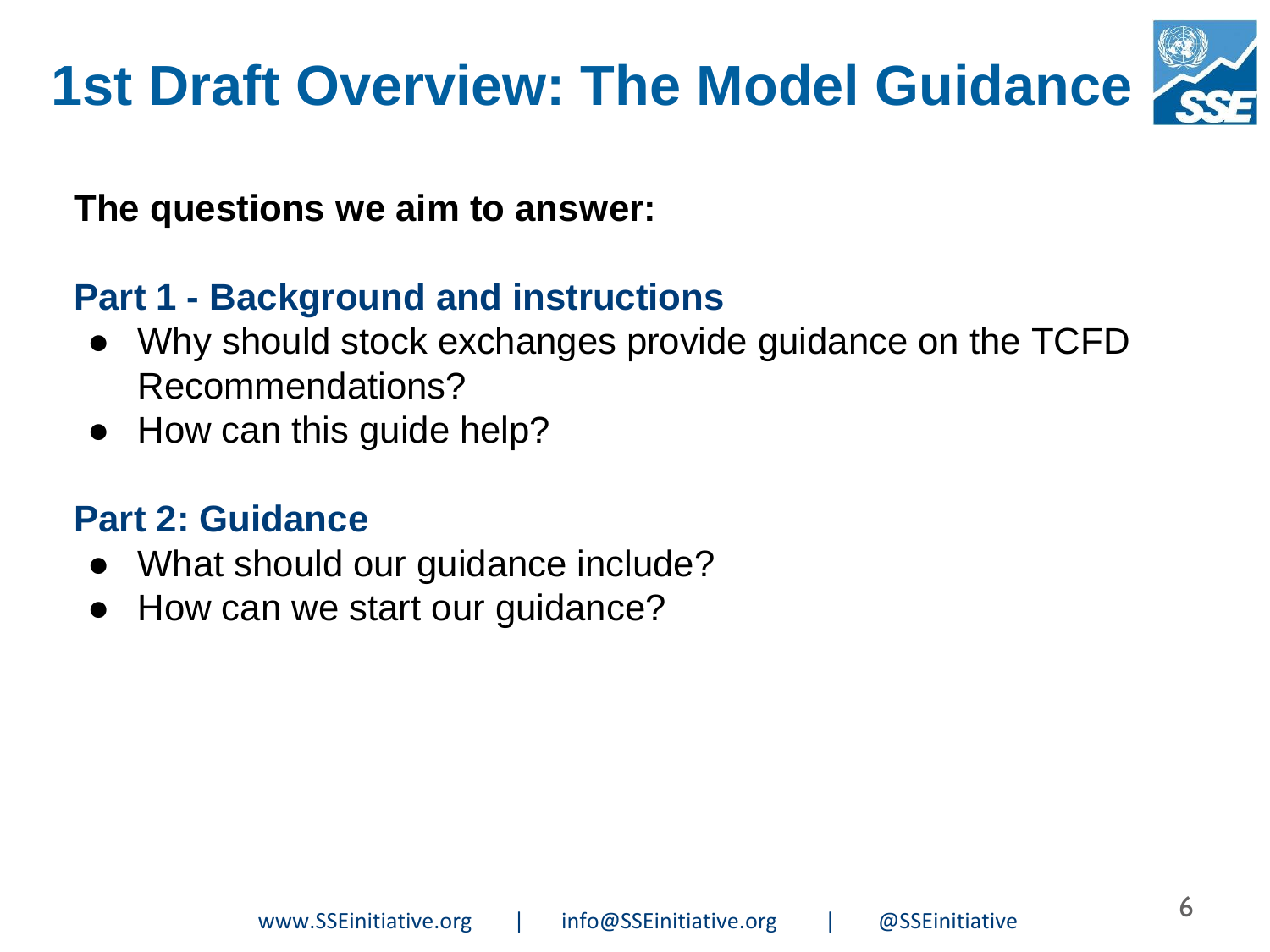## **1st Draft Overview: The Model Guidance**



#### **EDUCATION AND INCENTIVES**

Continued learning to get ahead of risks and opportunities is an essential part of climate-disclosure, and a number of incentives exist to encourage continual growth.

#### **DISCLOSURE CONTENT**

Understanding what users of climaterelated disclosure need and how they use it to make disclosure more effective and decision-useful

#### **CONTEXT**

5

Understanding the current context, the changing dynamics and trends, and the reasons for better understanding your organization's climate-related impact



#### **PRESENTATION AND VALIDATION**

Presenting data in a user-friendly way and providing appropriate assurance

#### **OPPORTUNITIES AND RISKS**

Analysing the opportunities and risks that that climate dynamics present and evaluating how best to capitalize on opportunities and mitigate risks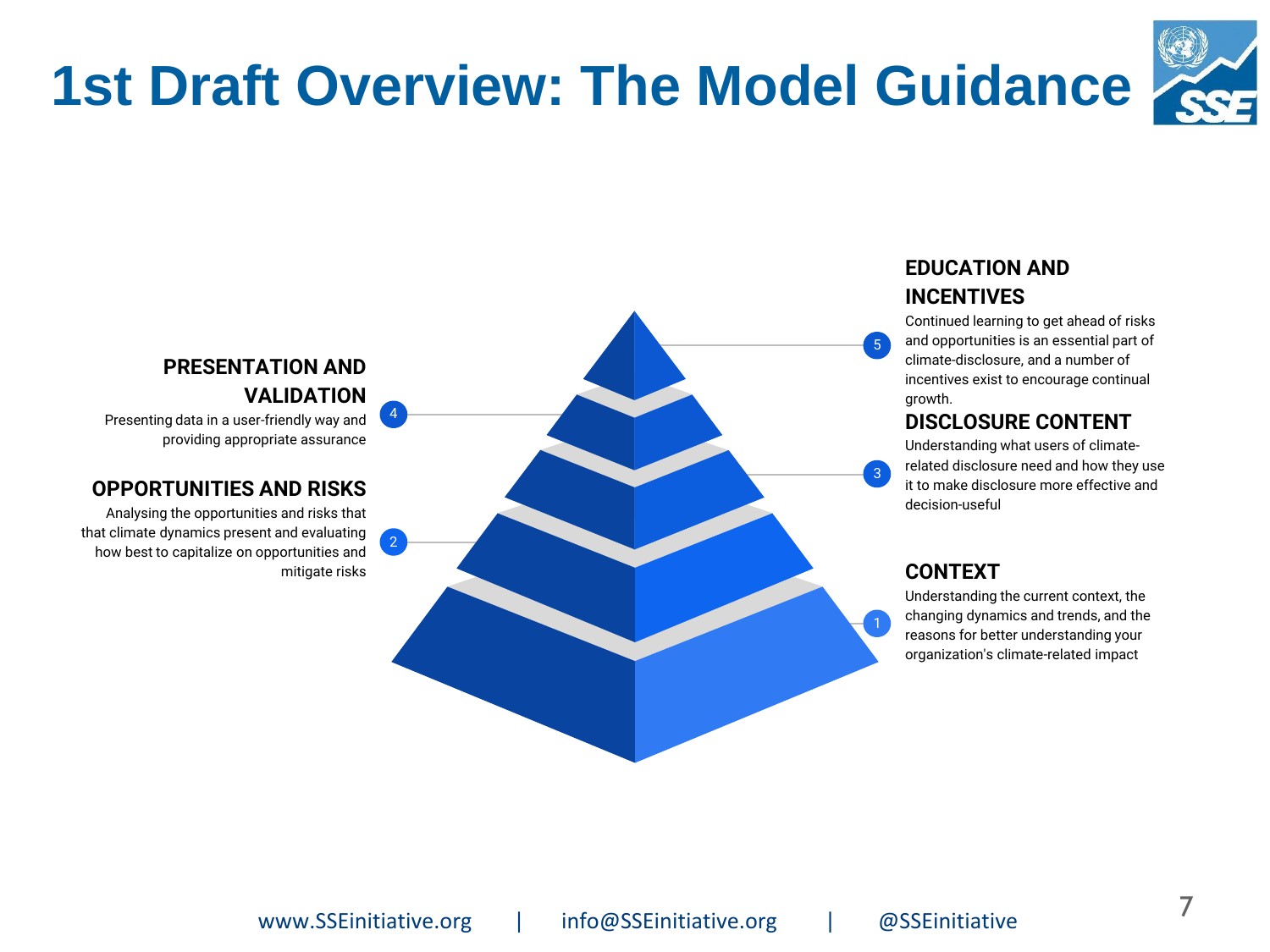## **1st Draft Overview: The Action Plan**



**The questions we aim to answer:**

### **Part 1 - Background and instructions**

- What is the TCFD?
- Why TCFD and climate resiliency is important for your market?
- Why stock exchanges?
- How can this guide help?

### **Part 2: Guidance**

- How can I as an exchange support the TCFD and facilitate more climate-resilient markets?
- How can I as an exchange use the TCFD for my own reporting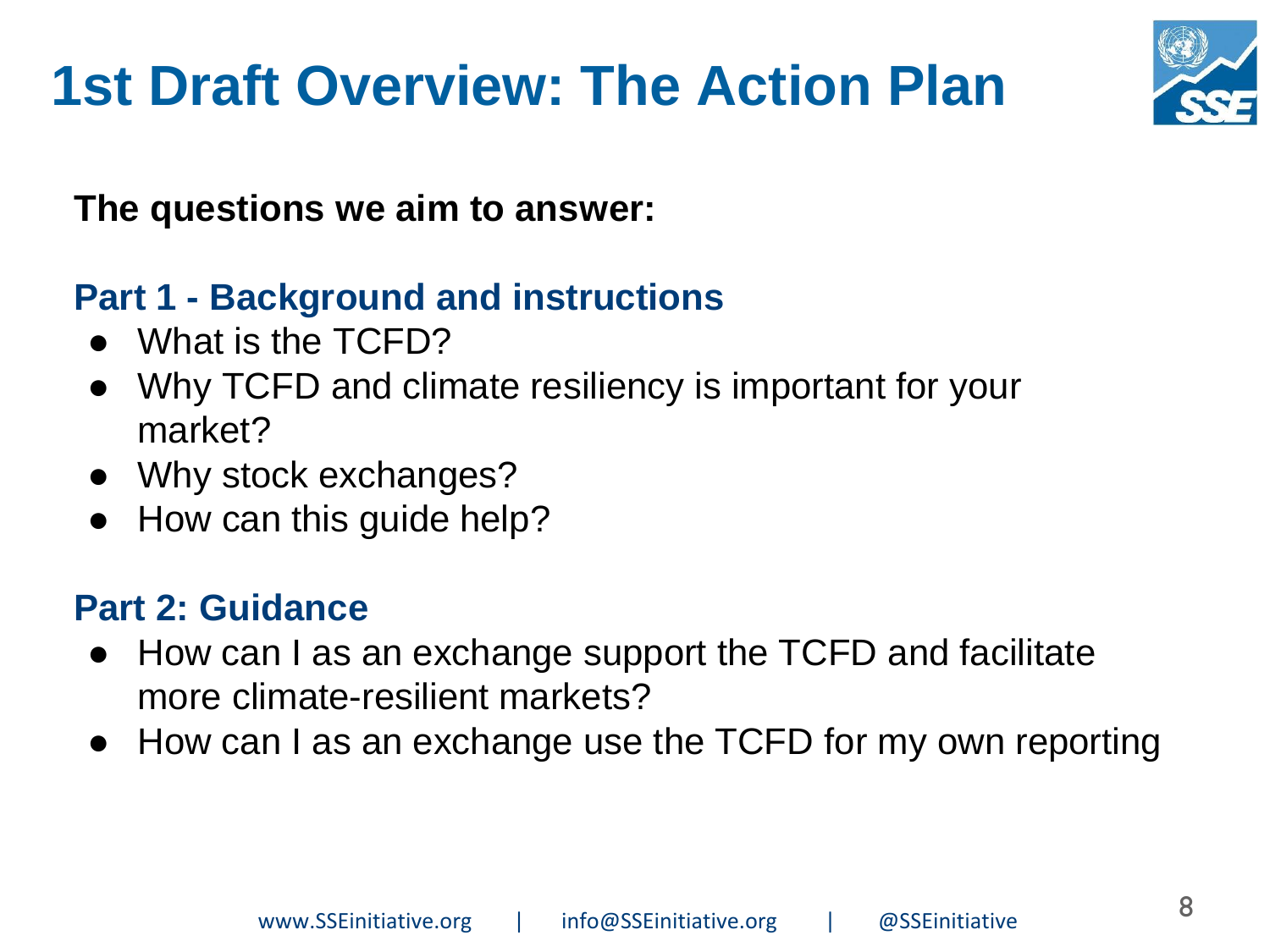## **1st Draft Overview: The Action Plan**



### **Evaluation and incentives**

- **Monitor progress**
- **Educate on climate-resiliency** .
- Promote or create incentives

### **Context and communication**

- Update your climate knowledge
- Communicate your strategy

#### **Presentation**

- Identify climate-specific guidance
- **Facilitate data-sharing** ■

**Making Markets Climate Resilient** A Stock Exchange's Guide

#### **Risks and opportunities**

- Map risks and opportunities
- Conduct a scenario analysis

### **Disclosure content**

- **Report using TCFD** ■
- **Clarify regulatory requirements**
- Facilitate investor-issuer dialogue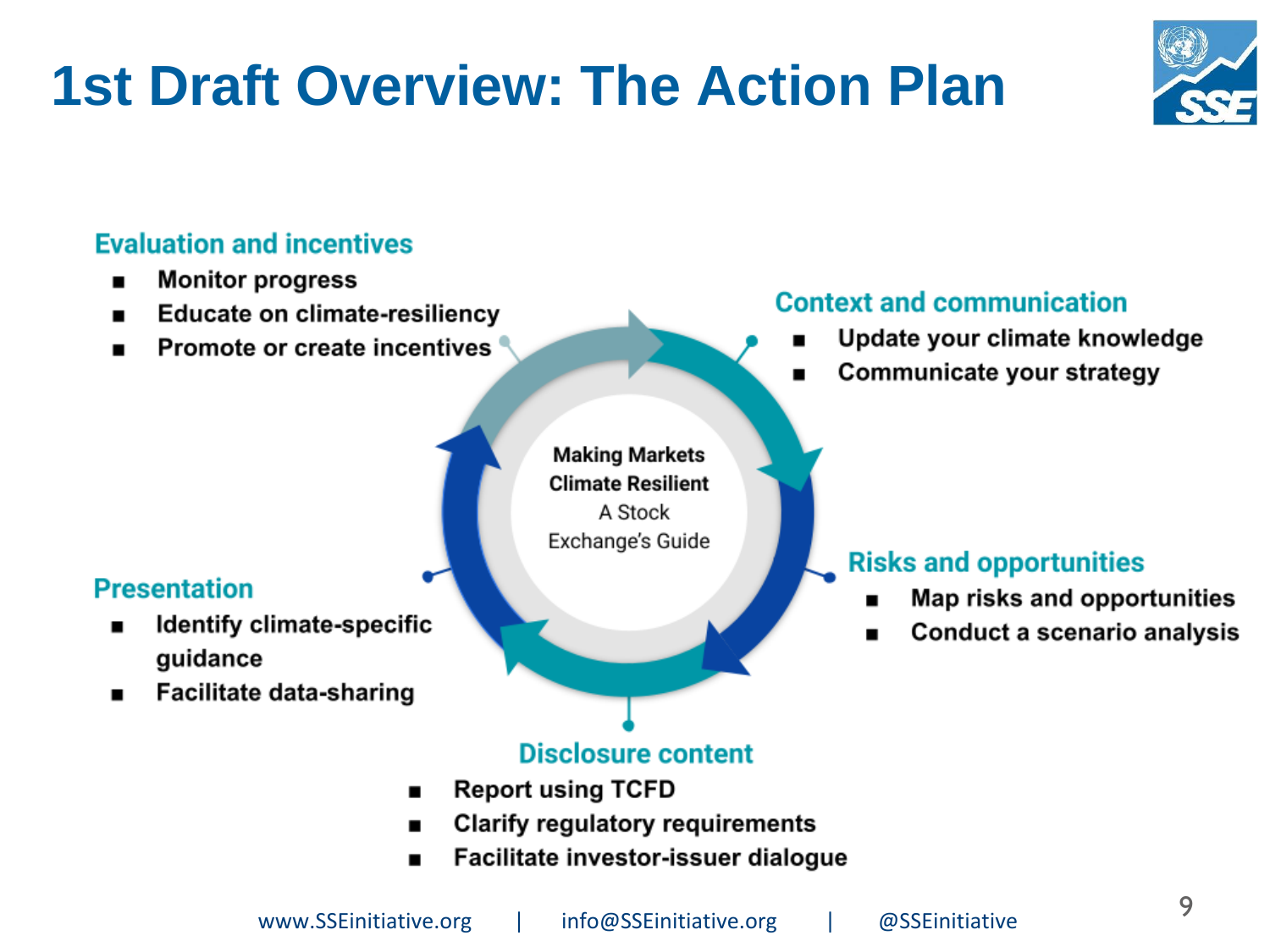### **Action Plan & Model Guidance**



|                                                                          | <b>Model Guidance</b>                            | <b>Action Plan</b>               |
|--------------------------------------------------------------------------|--------------------------------------------------|----------------------------------|
|                                                                          | <b>Context</b>                                   | <b>Context and Communication</b> |
| 02                                                                       | <b>Risks and Opportunities</b>                   | <b>Risks and Opportunities</b>   |
| 03                                                                       | <b>Disclosure Content</b>                        | <b>Disclosure Content</b>        |
| 04                                                                       | <b>Disclosure Presentation</b><br>and Validation | <b>Presentation</b>              |
| 05                                                                       | Incentives and continued<br>growth               | <b>Evaluation and Education</b>  |
| I O<br>www.SSEinitiative.org<br>info@SSEinitiative.org<br>@SSEinitiative |                                                  |                                  |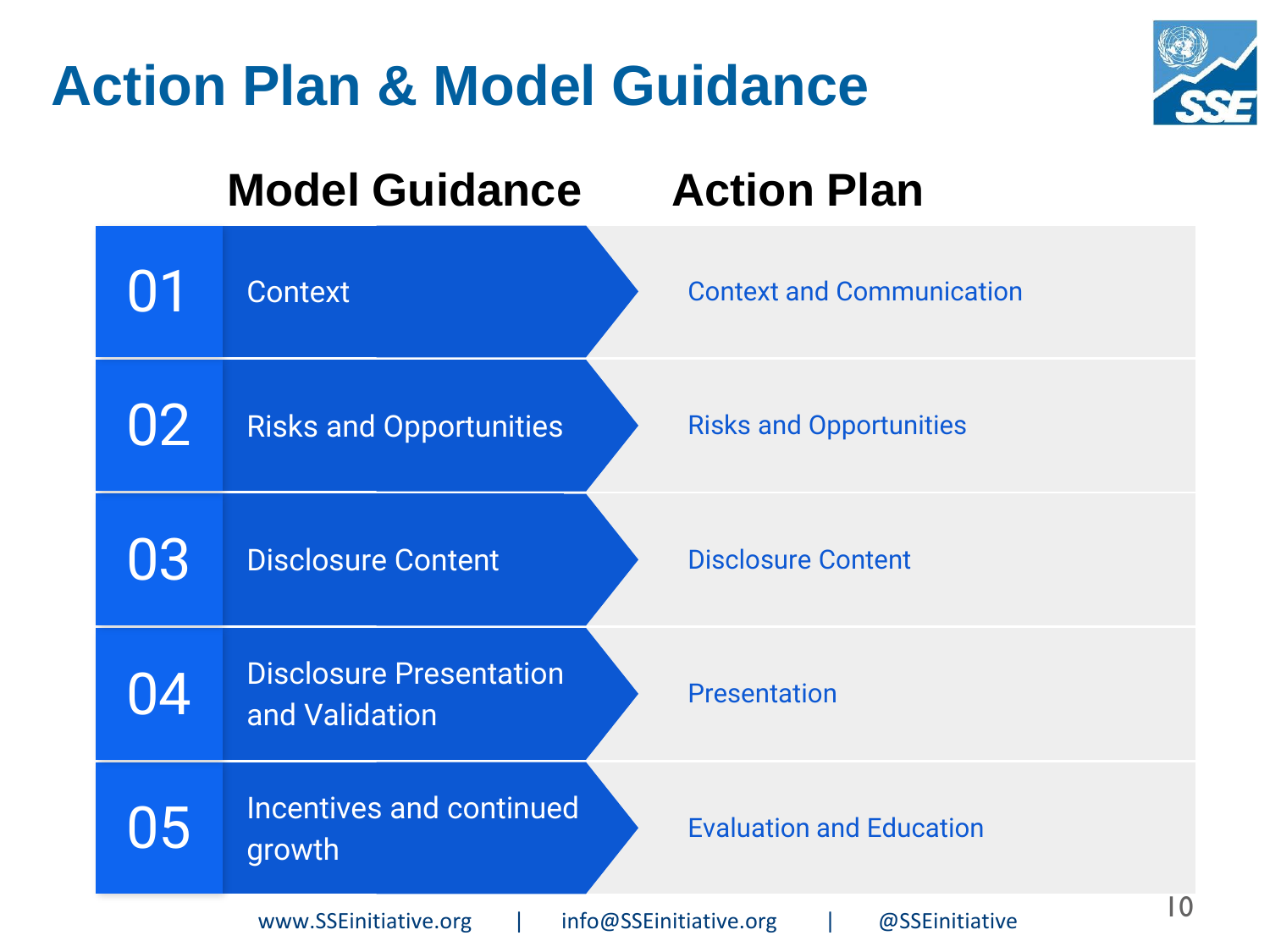# **Advisory Group Discussion**



- **Open Floor: please share your views on:**
- **Structure and Format:** Does the current format make sense to you? Do you agree with general layout? What would you change?
- **Examples and Case Studies:** Are there any particular topics that you feel examples or case studies are needed to explain or show how it's done?

*We want to hear from you on how the paper should develop. Note that detailed comments focused on specific lines of the document are best delivered via our written comment form.*

**How to participate in the discussion:**



You can ask questions and provide comments at any time by using the **chat function**.



Please use the **hand symbol** to indicate that you wish to speak during the discussion.

The team will allow you to enable your video function while you speak.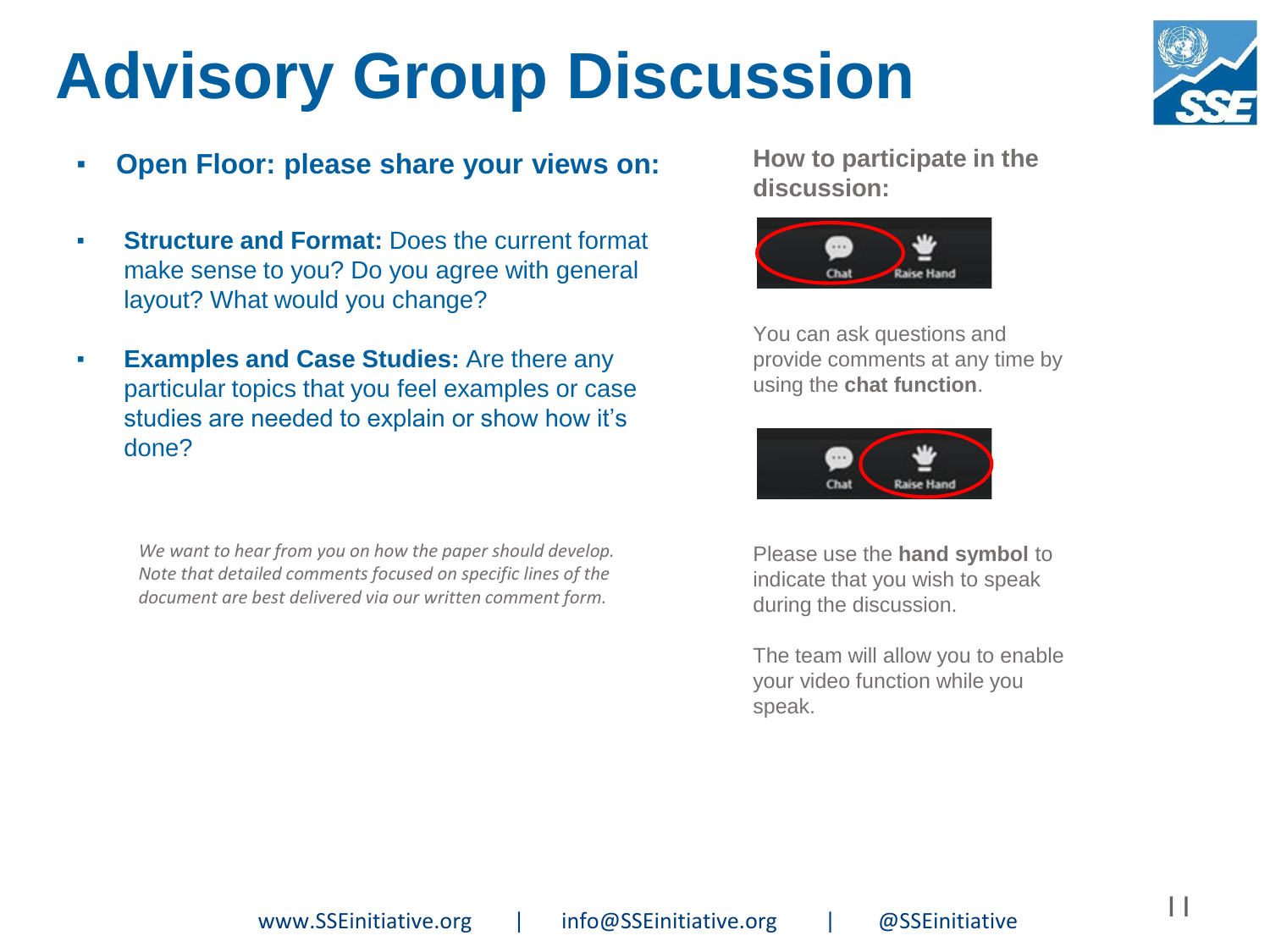### www.SSEinitiative.org | info@SSEinitiative.org | @SSEinitiative 12

# **Closing Comments**

- Please submit written comments by **22 February 2021.**
- When submitting written comments **please use the Comment Form** (excel file) sent out with the First Draft and use the colour codes explained on the front page of each document.
- The second Draft will be released for comment at the end of Q1 2021.
- Final publication will be launched in Q2 2021 (exact date TBC).
- **.** If you would like to follow up with us on a bilateral call to discuss further, please email us at **climate@SSEinitiative.org**